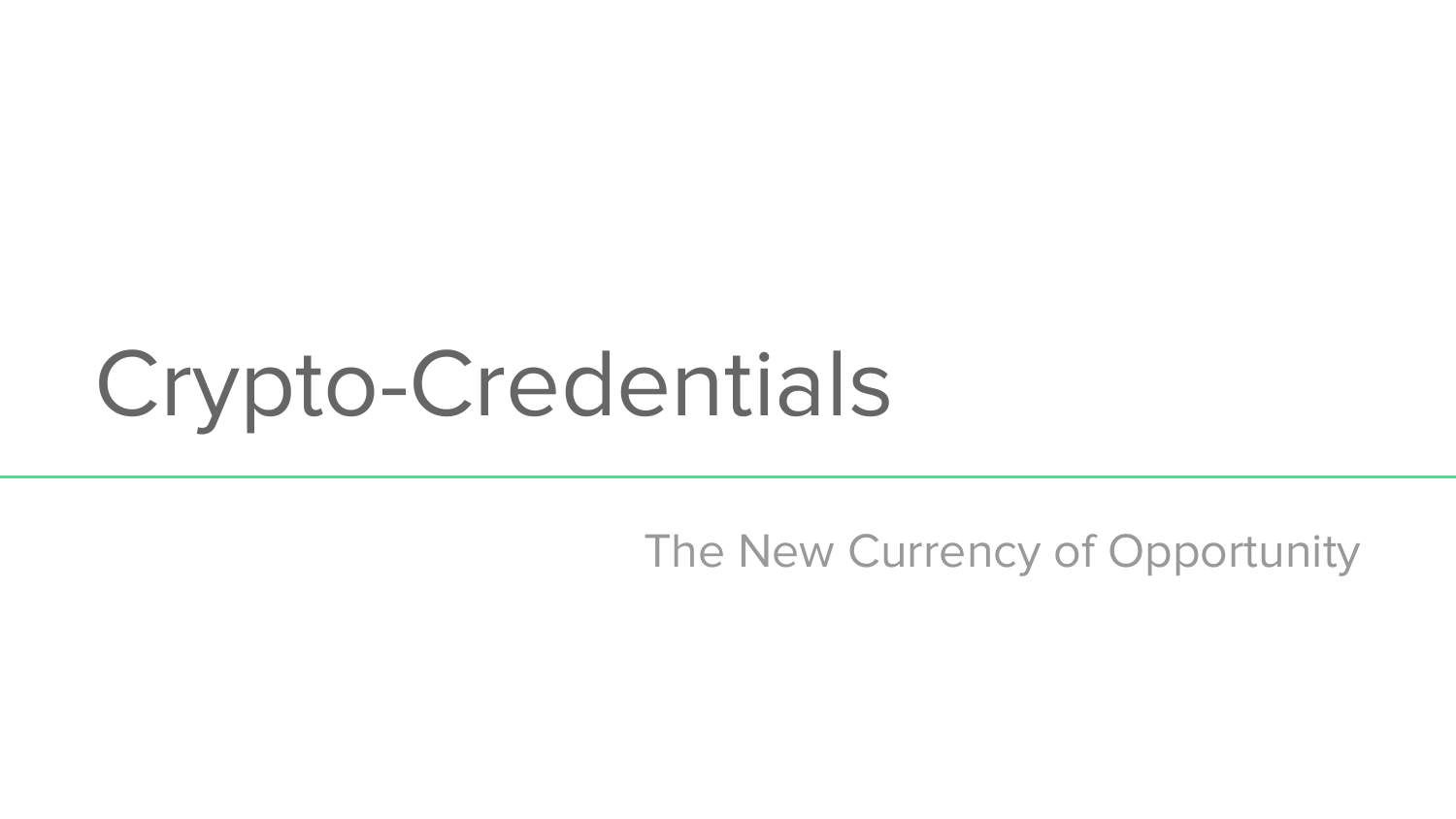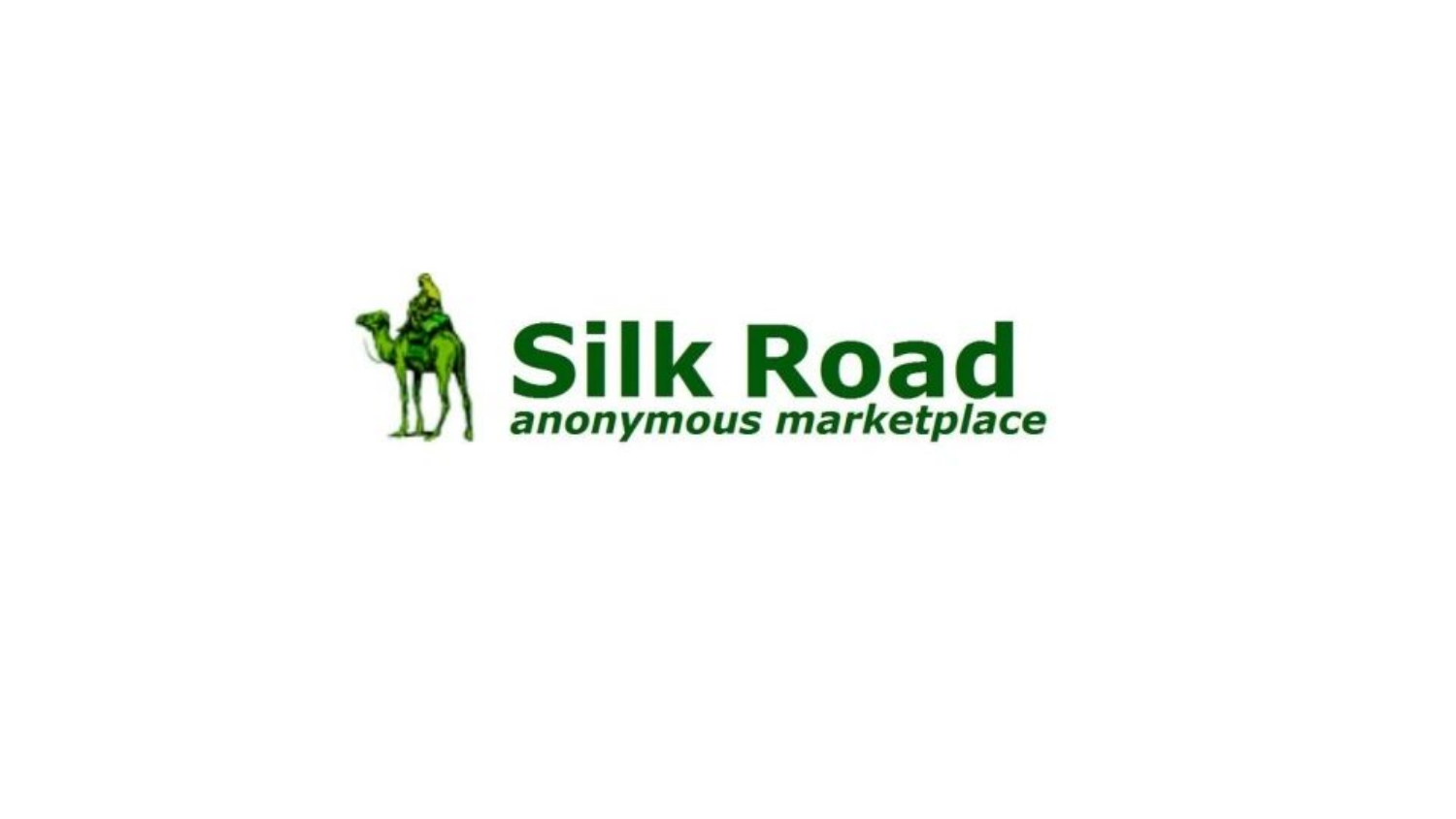#### **Sharon Leu (Moderator)**

Senior Policy Advisor U.S. Department of Education

#### **Ross Lemke**

Manager, Privacy Technical Assistance Center U.S. Department of Education

#### **Louis Soares**

Chief Learning and Innovation Officer American Council on Education (ACE)

#### **Julie Uranis**

Vice President for Online and Strategic Initiatives University Professional and Continuing Education Association (UPCEA)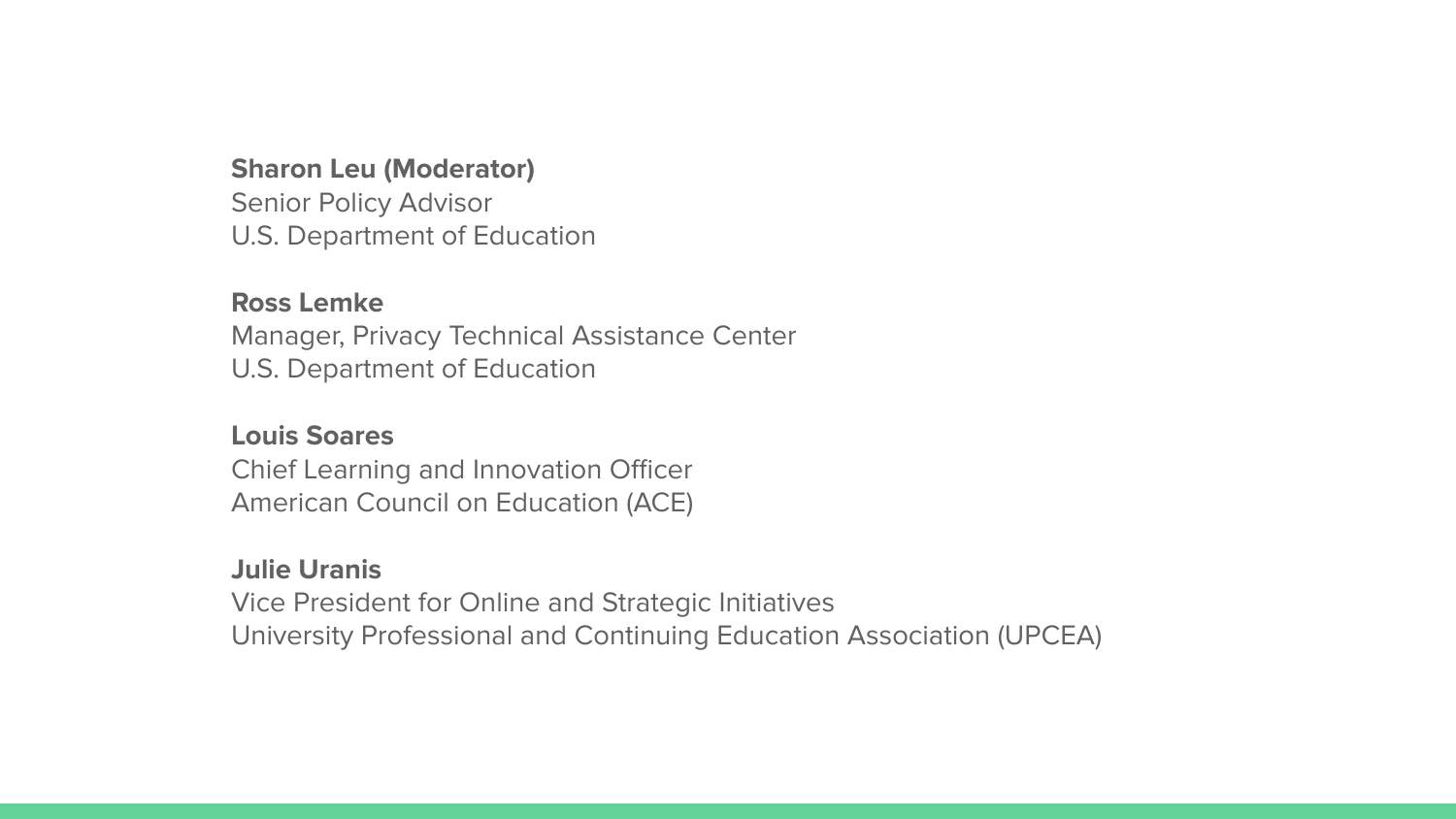

What is blockchain? Do you need it?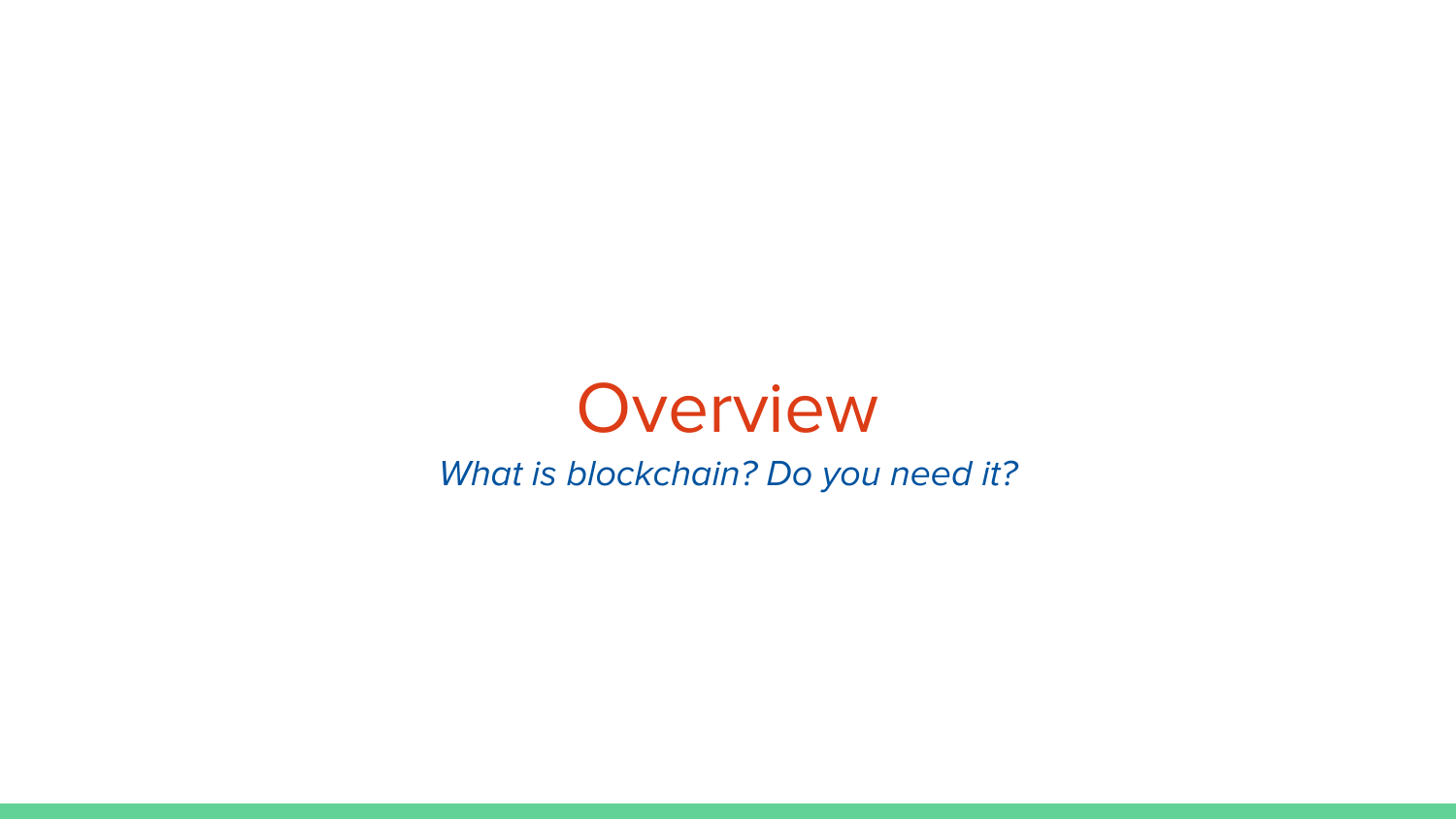### A blockchain is a chain of blocks

Distributed ledgers have the potential to empower individuals to transfer data frictionlessly, with security and integrity, and without a third-party intermediary



**Created by James Fok** from Noun Project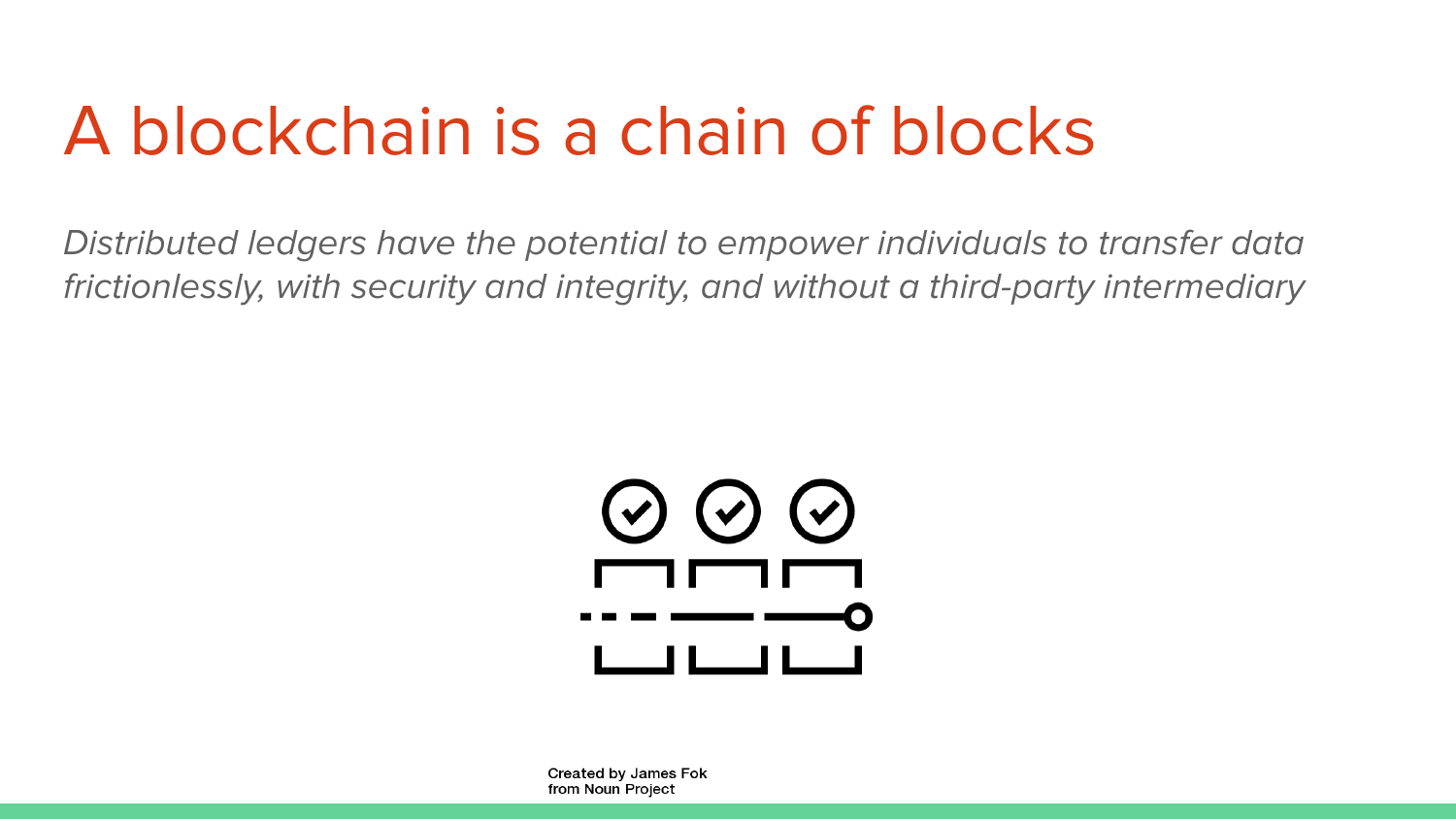### Self-sovereign identity

Recognizes that an individual should own and control their identity without the intervening administrative authorities



**Created by Gregor Cresnar** from Noun Project

Created by Brand Mania from Noun Project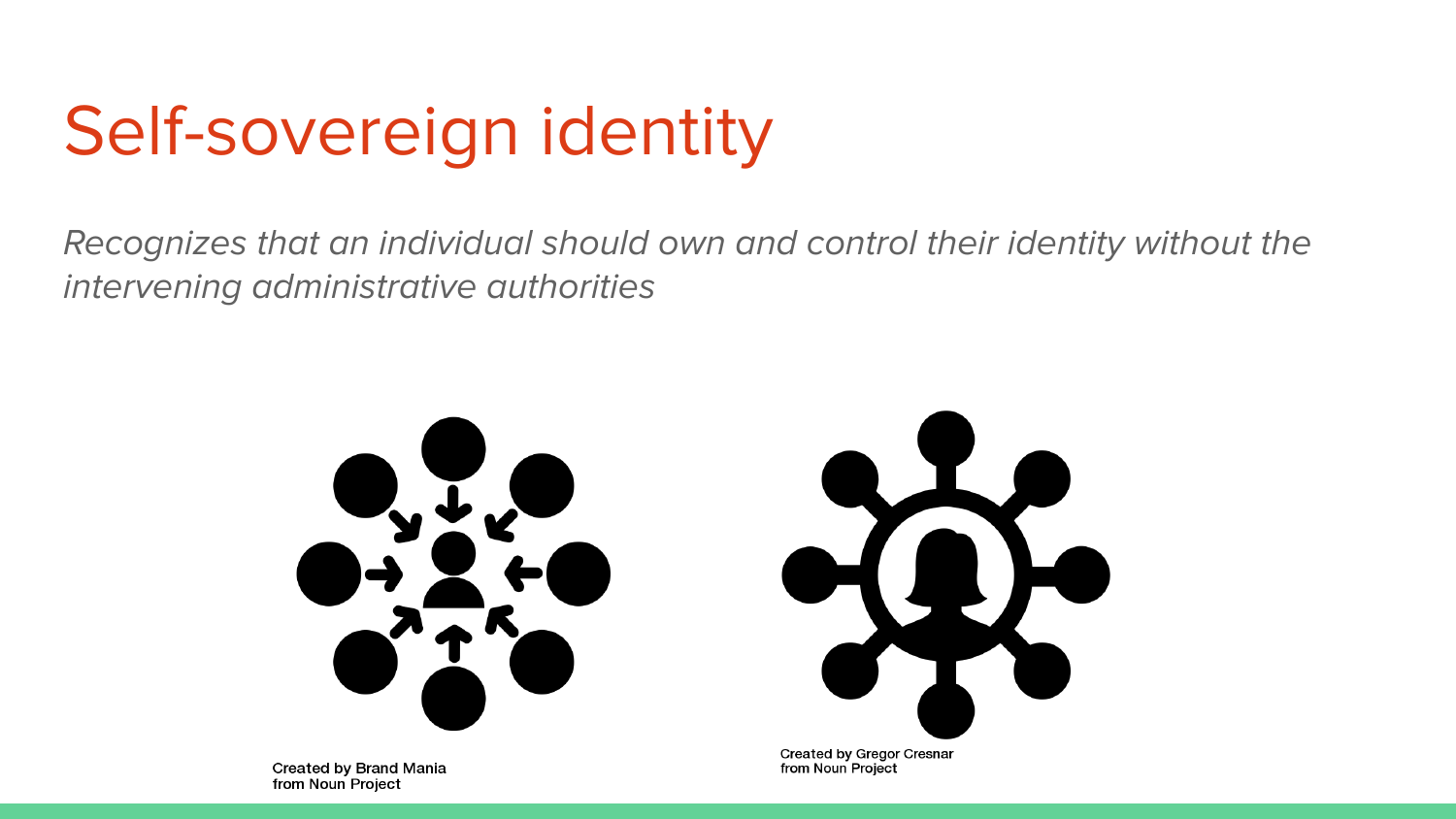How can blockchain support the educational ecosystem to increase access, provide opportunity, and promote success for all students?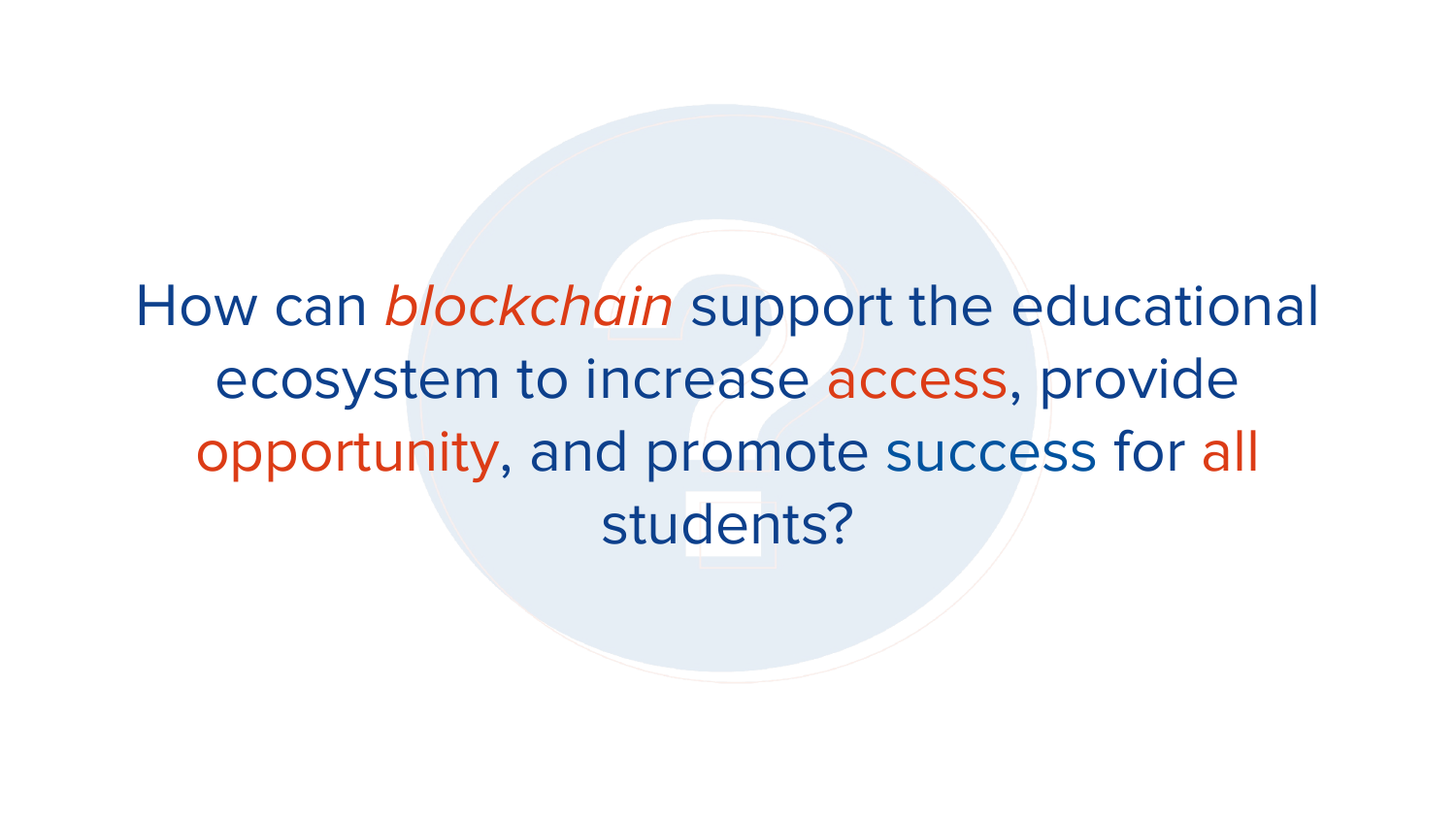### More than Inconvenience

Education reduces income gap and enables economic mobility

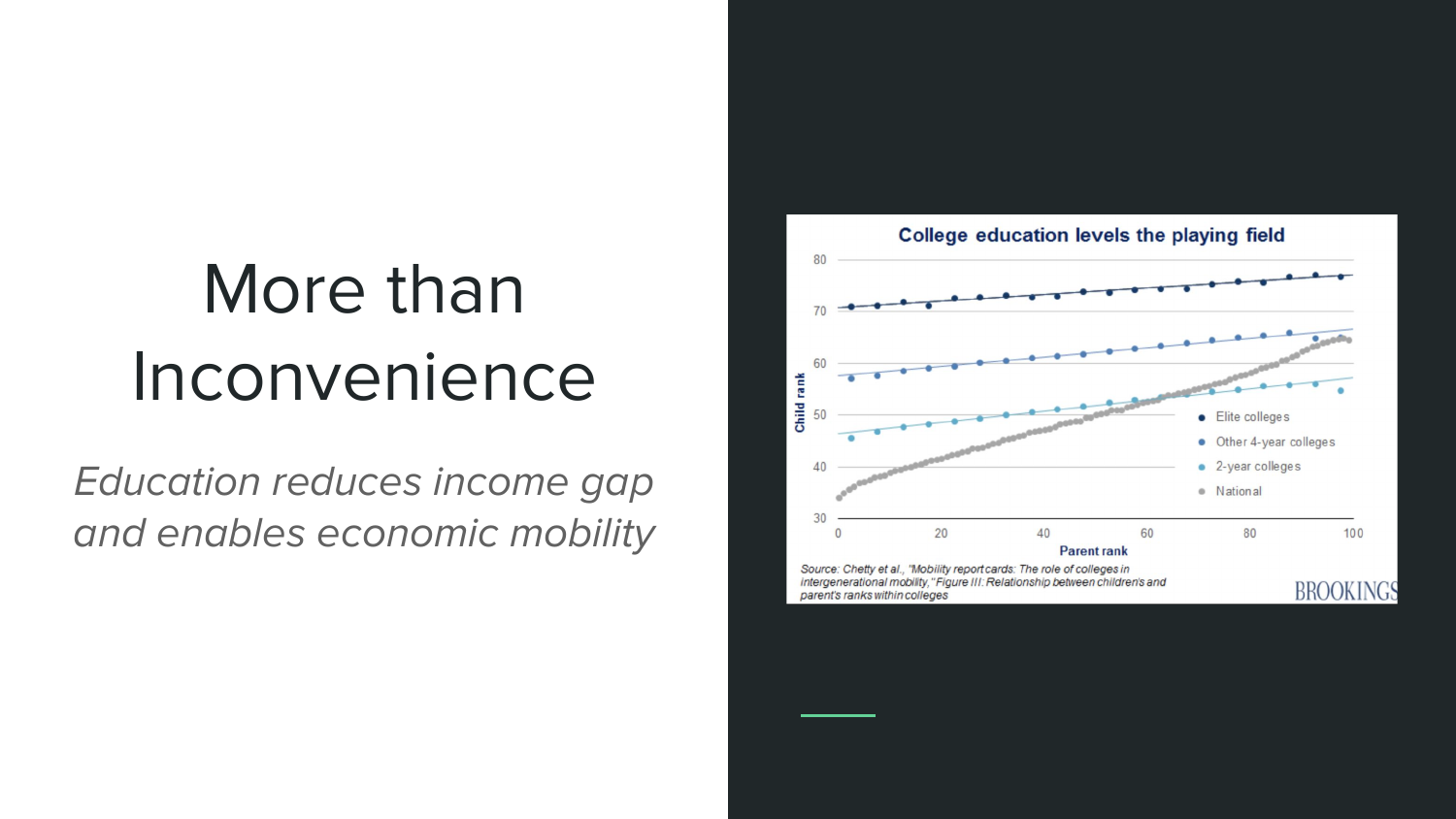## Supported by an Ecosystem

Designed around a whole person, not a learner's point-in-time affiliation

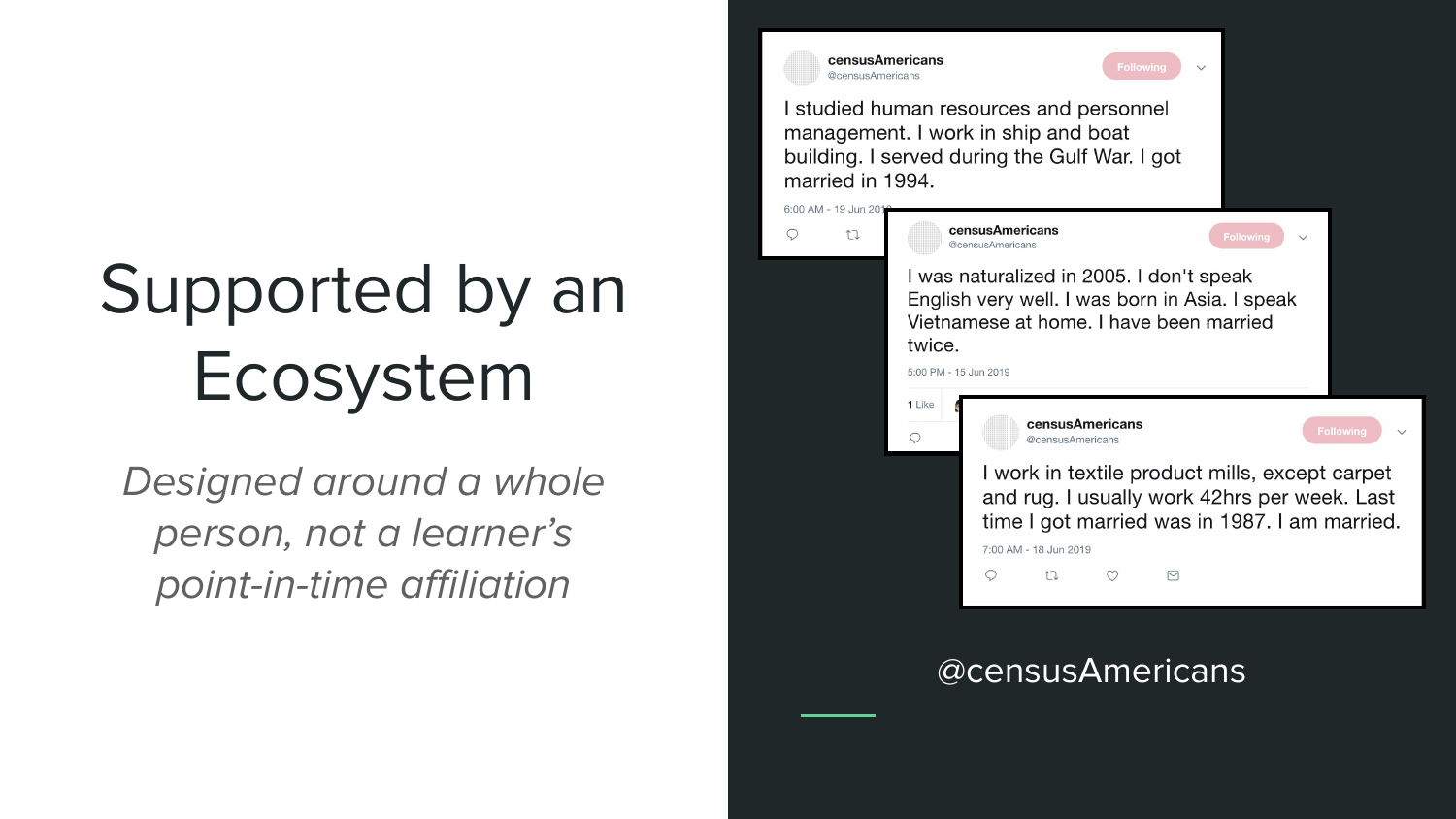#### LIFELONG AND LIFEWIDE LEARNING



This graphic represents the contexts in which learning occurs during waking hours over the lifespan, showing that even through grades 1–12, learners are only in formal education environments for less than 20% of the their waking hours. The percentages of time spent by adults in formal learning environments after postsecondary education are less than 5%. This image by the LIFE Center is licensed under a CC BY-NC-SA 3.0 US license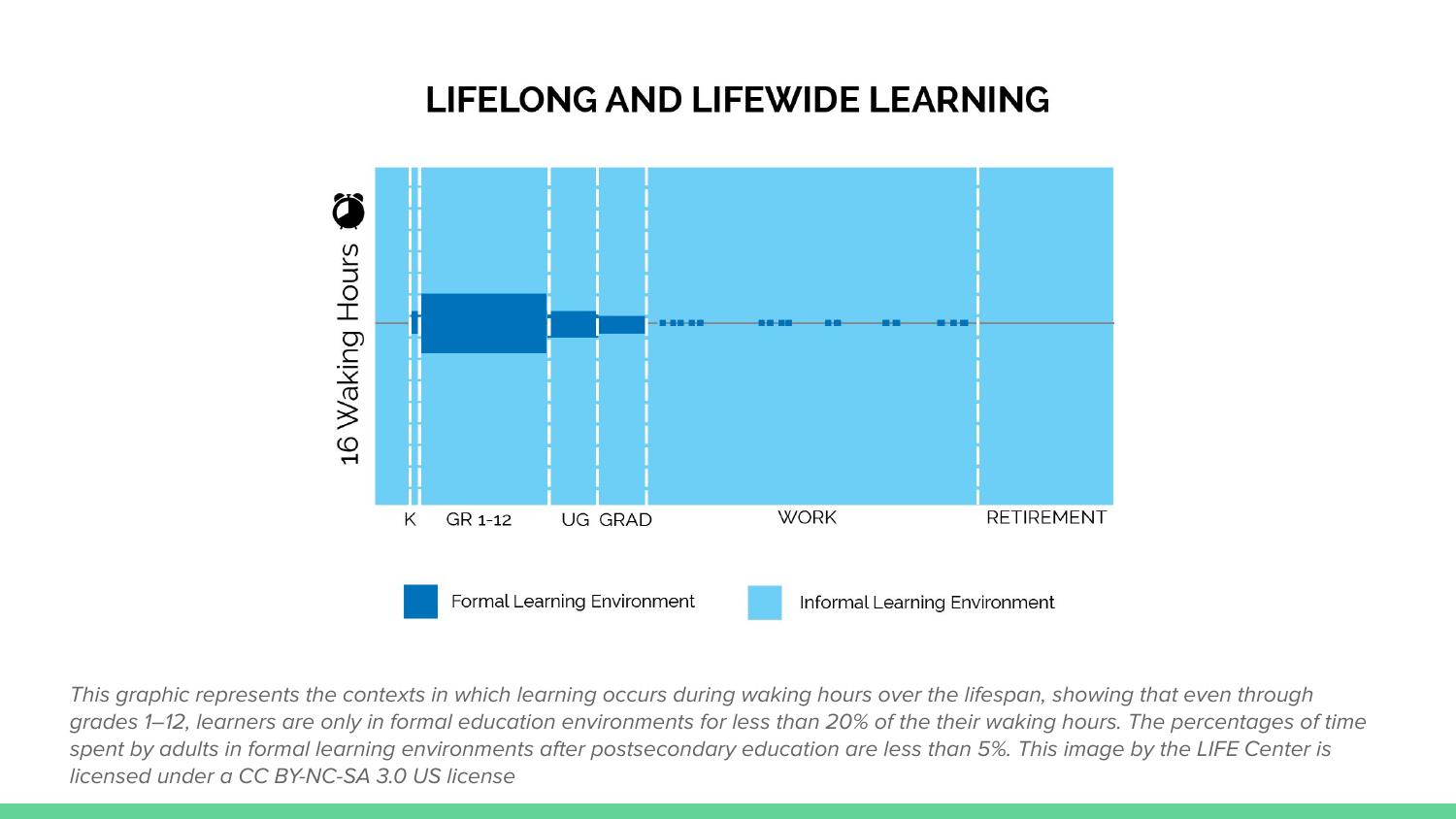What are the design decisions we need to make in order to reduce friction for learners that will lead to increased mobility?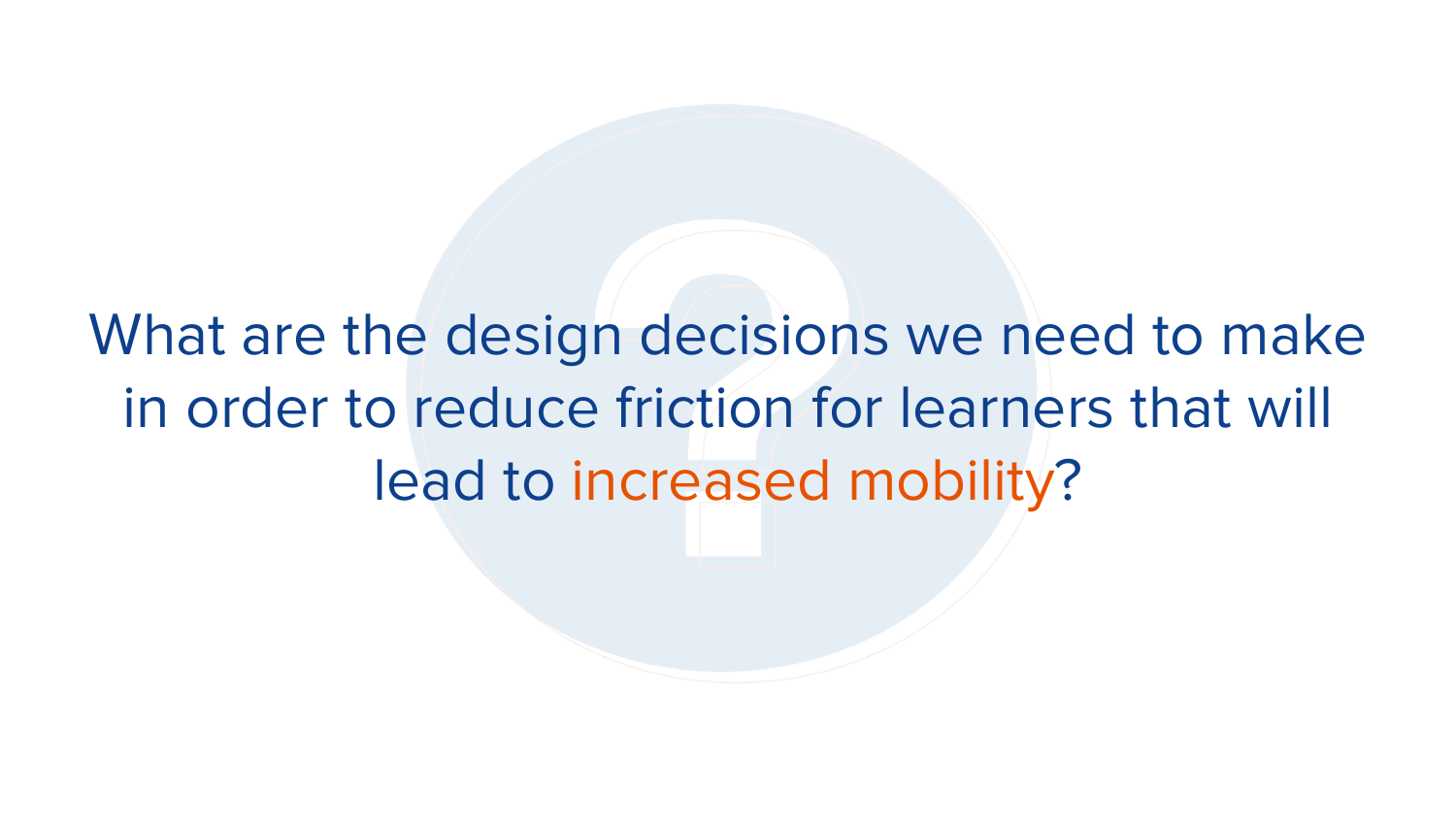### What are the design decisions we need to make to ensure we are empowering the learners we mean to serve?